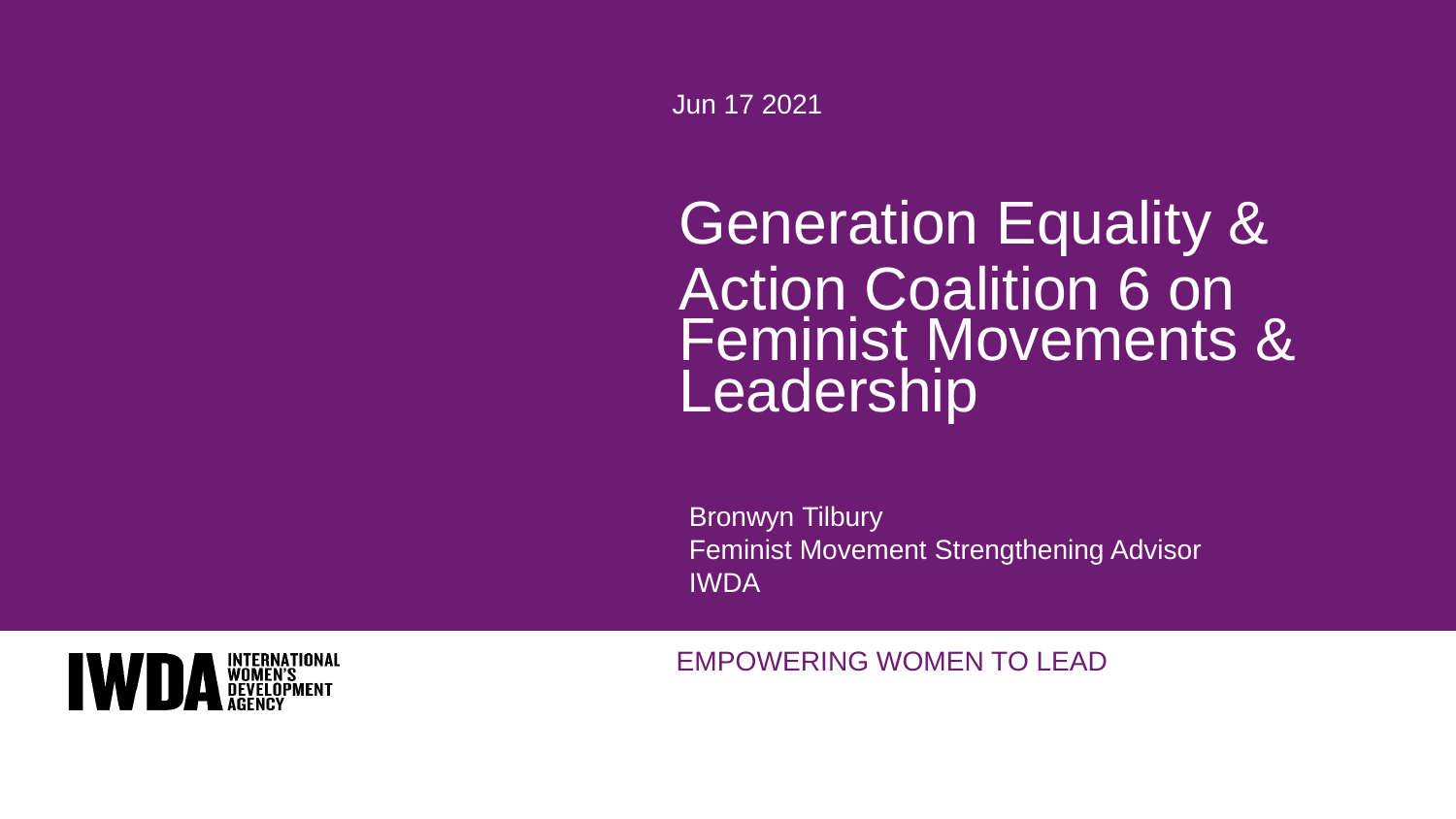### Action Coalition 6 - Vision

We envision that by 2026, feminist leaders and activists, women's human rights defenders, and their movements and organizations, including, but not limited to those led by trans, intersex and non-binary people, racialized people, indigenous women, women and persons with disabilities, women and persons living with and affected by HIV, young feminists, girls, sex workers and other historically marginalised people, regardless of their status before the law, are fully resourced and supported to become sustainable, can carry out their work without fear of reprisal, and advance gender equality, justice, peace, and human rights for all from an intersectional approach.

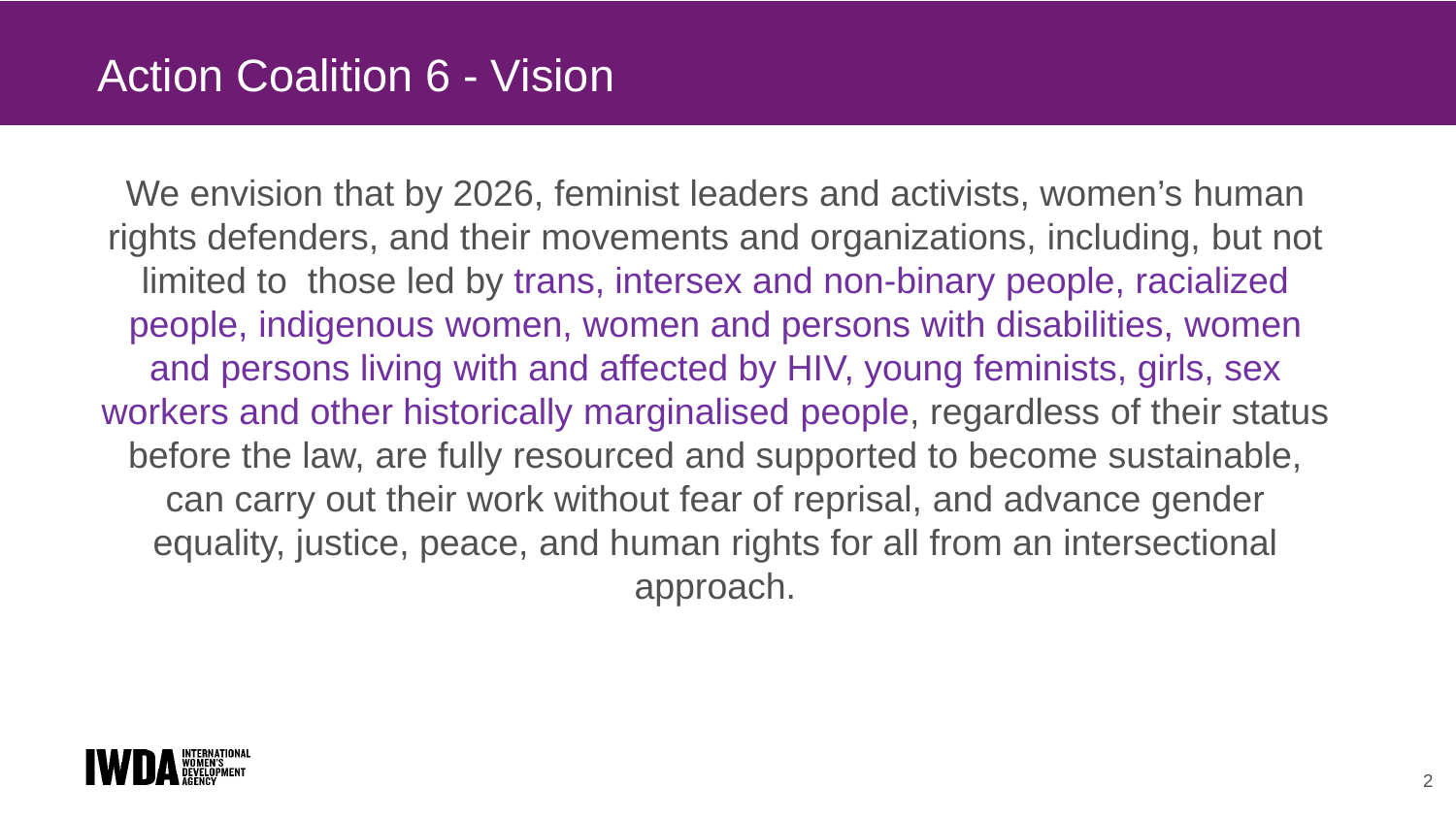# Action Coalition 6 - Core Principles

- Defining feminist-led organisations and movements
- "Women and girls" not an homogenous category
- Going beyond the binary to include non-binary, trans and intersex people, including those who do not identify as women
- Feminist movements "in all their diversity"
- Co-leadership & co-ownership with young feminists and girls
- Feminist Leadership: Who holds power, *and* what you do with power
- Gender parity necessary but not sufficient for feminist leadership

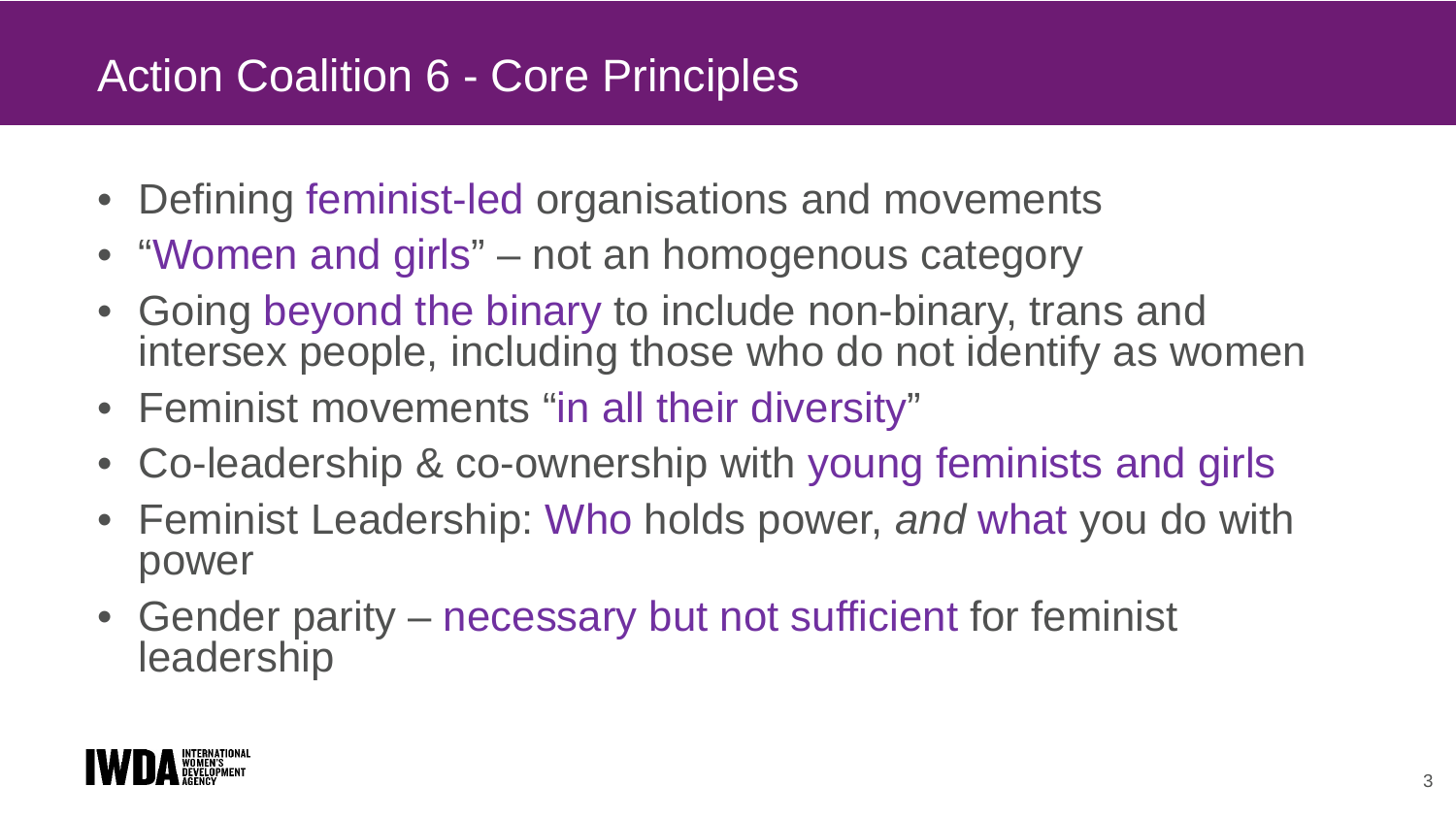# **Action Area 1 Goal:**

By 2026, at least double the global annual growth rate of funding from all sectors committed to women-led, girl-led and feminist-led movements, organizations, and funds in all their diversity, especially to those led by historically marginalized women and people, including trans, intersex and non-binary people.

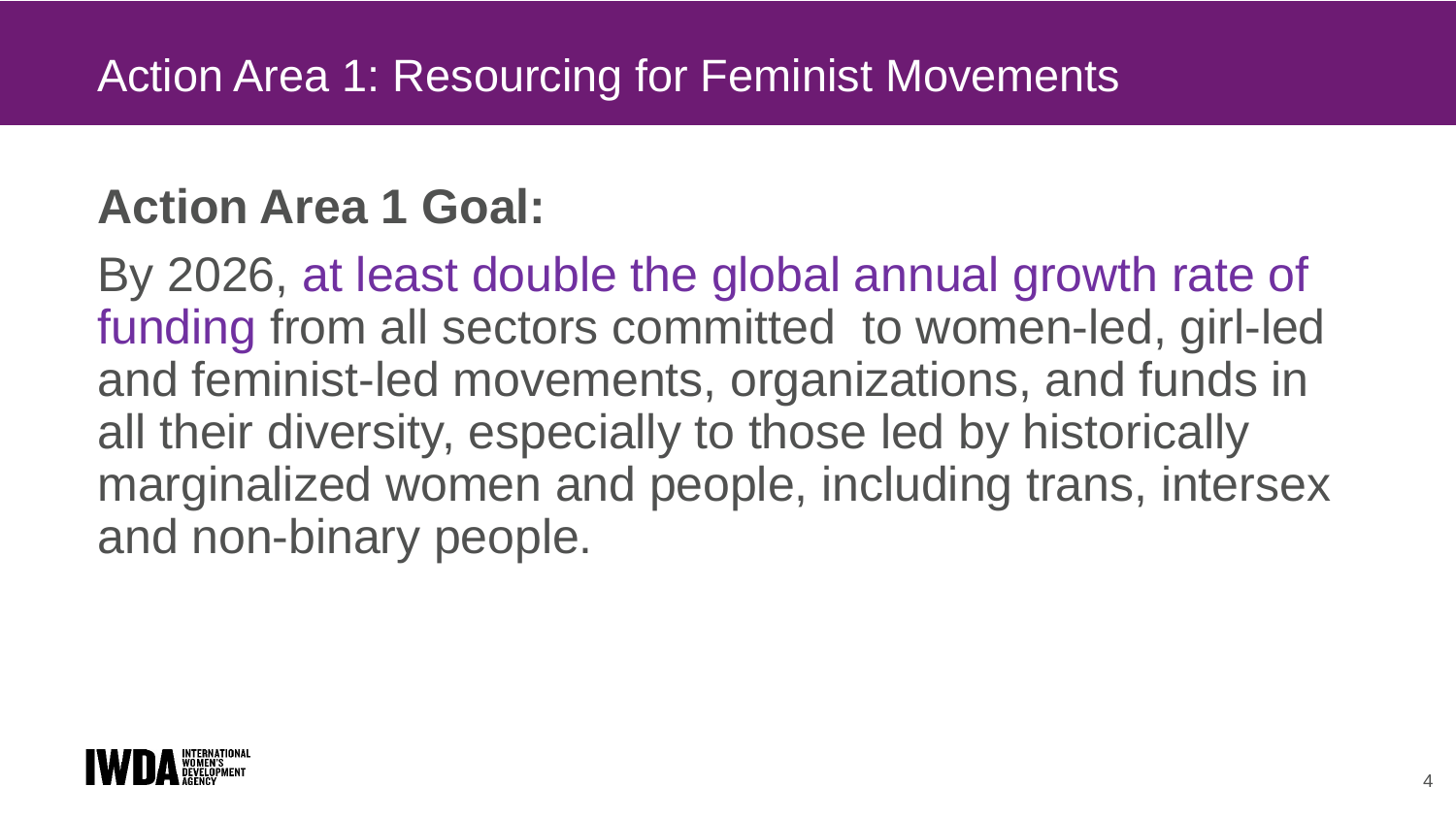# Action Area 1: Resourcing for Feminist Movements

- **1. FINANCING:** Increase funding to feminist activists, organizations, and movements working in partnership with women's funds and other existing funding mechanisms, with a particular focus on funding feminist activists, organizations, and movements representing historically marginalized and criminalized groups.
- **2. LAW & POLICIES:** Ensure that more and better funding is accessible to feminist organizations, movements and activists and adopt and uphold feminist funding principles in all types of funding and resource mobilization.
- **3. DATA & ACCOUNTABILITY:** Improve transparency around funding meant for feministled, women-led, and girl-led organizations; collect and disaggregate data to assess what resources are going to feminist-led, young feminist-led and girl-led movements, especially those which are under-resourced; prioritize accountability to these groups; and support them to monitor funders' investments.

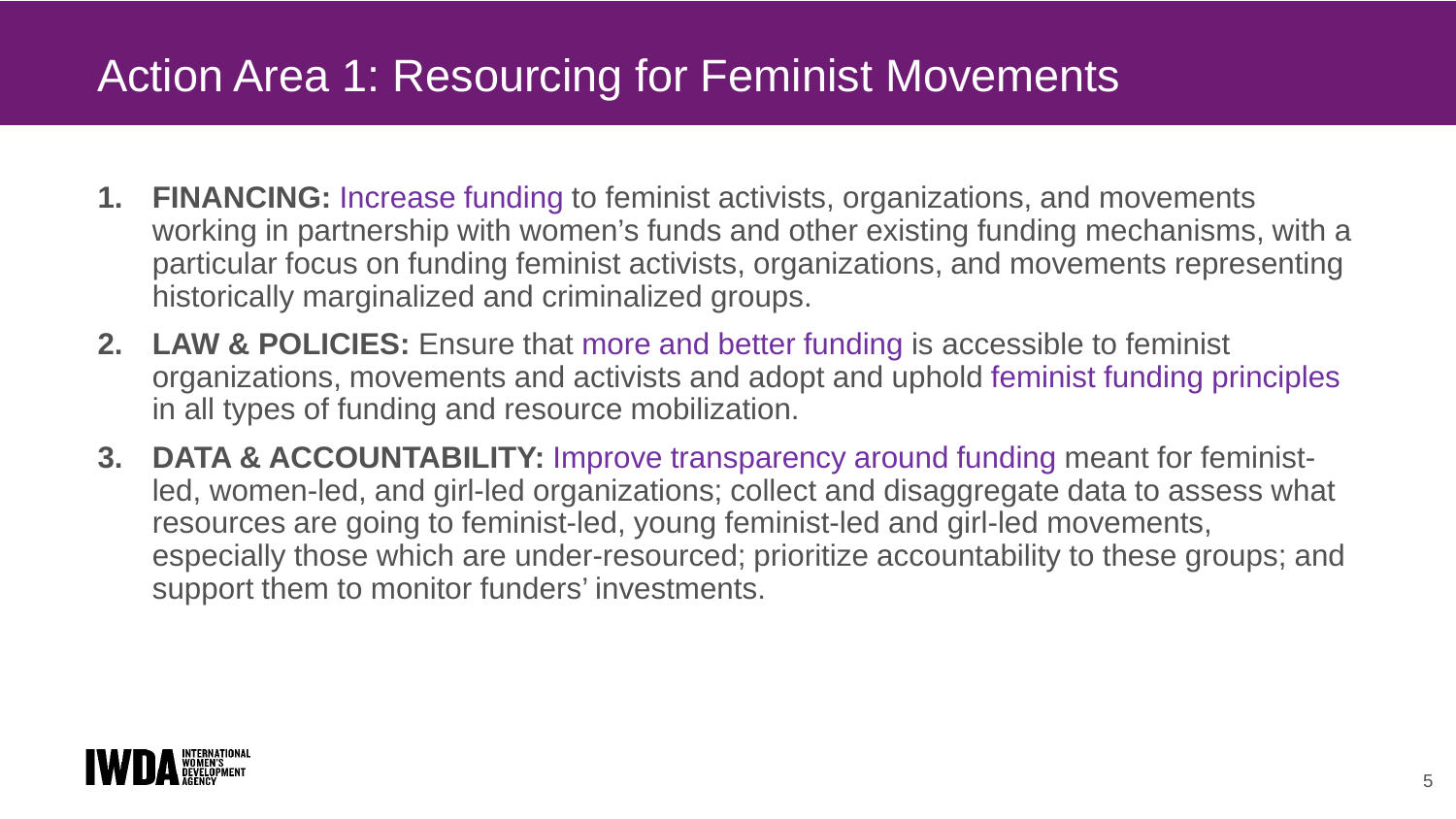# **Action Area 2 Goal:**

Promote, expand, strengthen and protect civic space across all domains, including online, and support the efforts of feminist activists in all their diversity, including women's human rights defenders, women peacebuilders, trans, intersex and non-binary people, girls and other members of historically marginalized groups, to defend civic space and eliminate barriers to feminist action, organizing and mobilization in all its diversity.

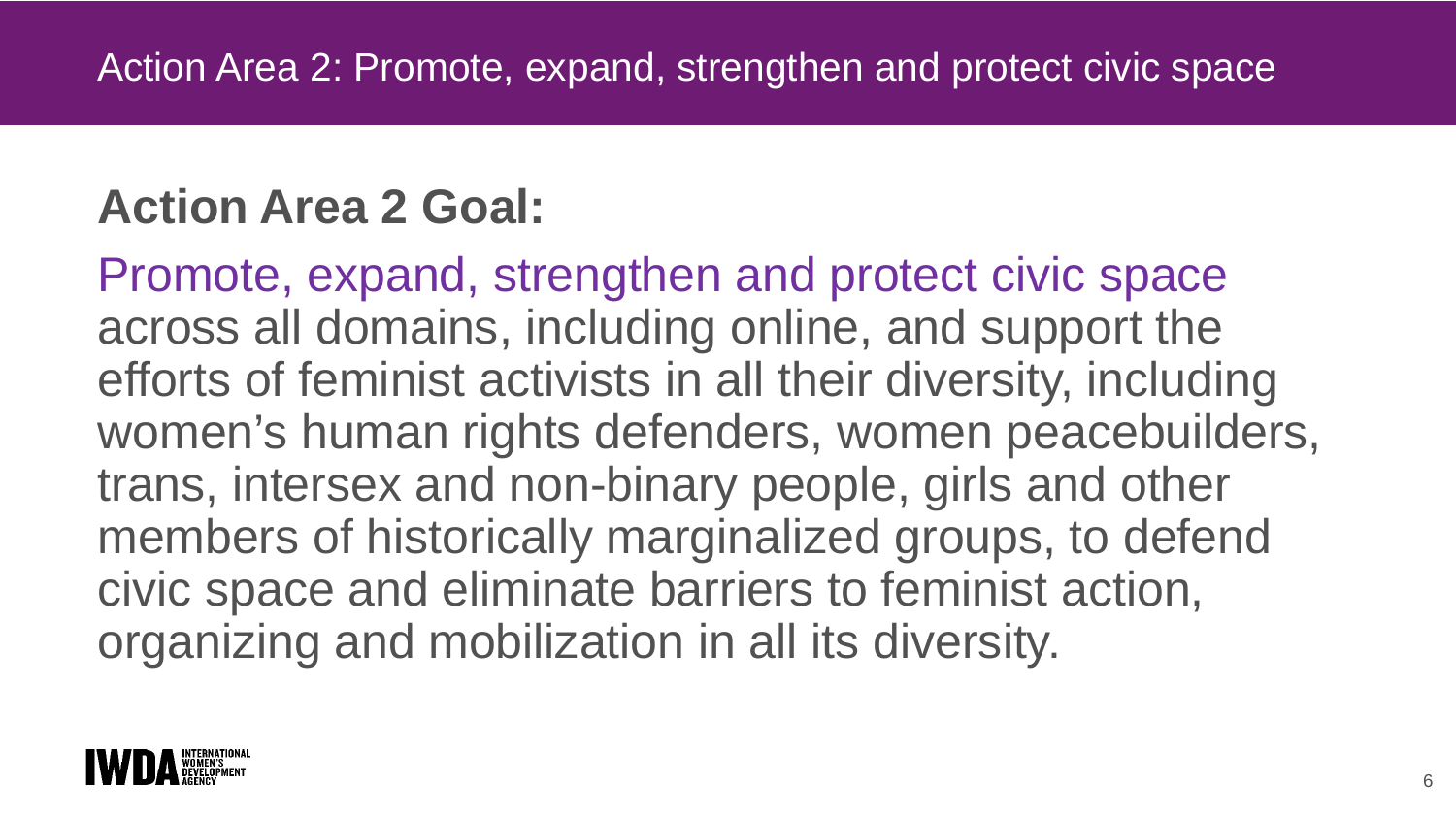### Action Area 2: Promote, expand, strengthen and protect civic space

- **1. LAWS & POLICY:** Advance protection measures, policies, and enforceable legislation to protect the human rights and security of women's human rights defenders, women leaders and feminist activists, organizations, and movements, in all their diversity.
- **2. DATA & ACCOUNTABILITY:** Ethically monitor, document and report, using disaggregated data all human rights violations against feminist activists, organizations, and movements in all their diversity, as well as women and girl leaders, and ensure accountability for these violations.
- **3. NORMS:** Deepen solidarity within feminist movements and between all social justice movements, working to eliminate harmful norms, stereotypes and practices that reinforce discrimination and inequality within structures and among individuals, entrench inequality, and stigmatize feminist activists, organizations, and movements in all their diversity.

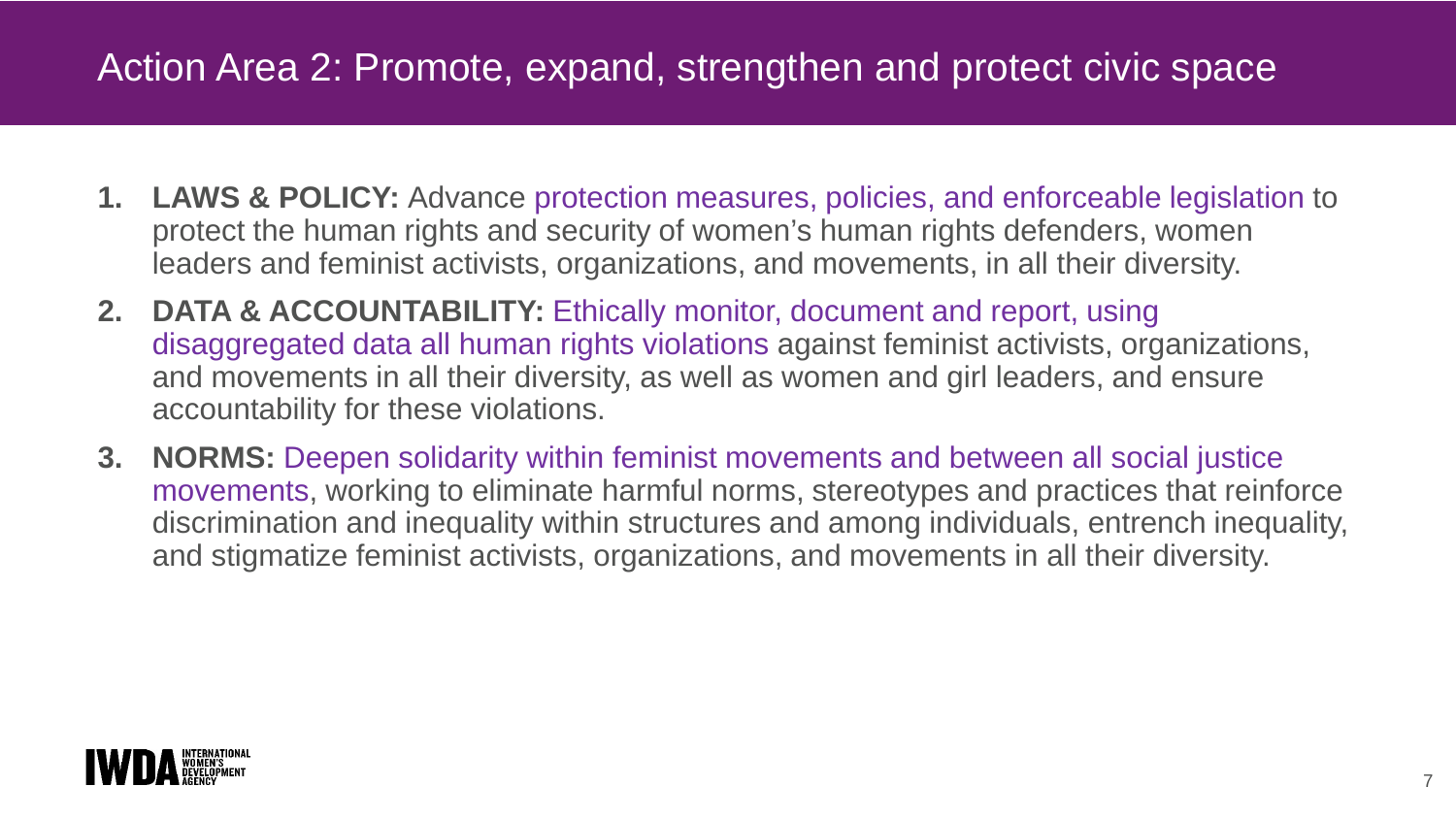#### Action Area 3 Goal:

By 2026, advance substantive representation and increase the meaningful participation, leadership and decision-making power of girls and youth leaders, and of women, and feminist leaders in all their diversity, including those who are trans, intersex and non-binary, through efforts to:

- 1. Advance gender parity and the inclusion of those historically marginalized in all aspects, sectors and levels of public and economic decision-making, including the private sector, civil society, international organizations, political and government institutions and executive and legislative positions
- 2. Promote and expand feminist, gender transformative, intersectional approaches to decision-making and leadership, which acknowledge, analyse and challenge existing power relations and advance inclusive, gender transformative and rights-affirming laws and policies.

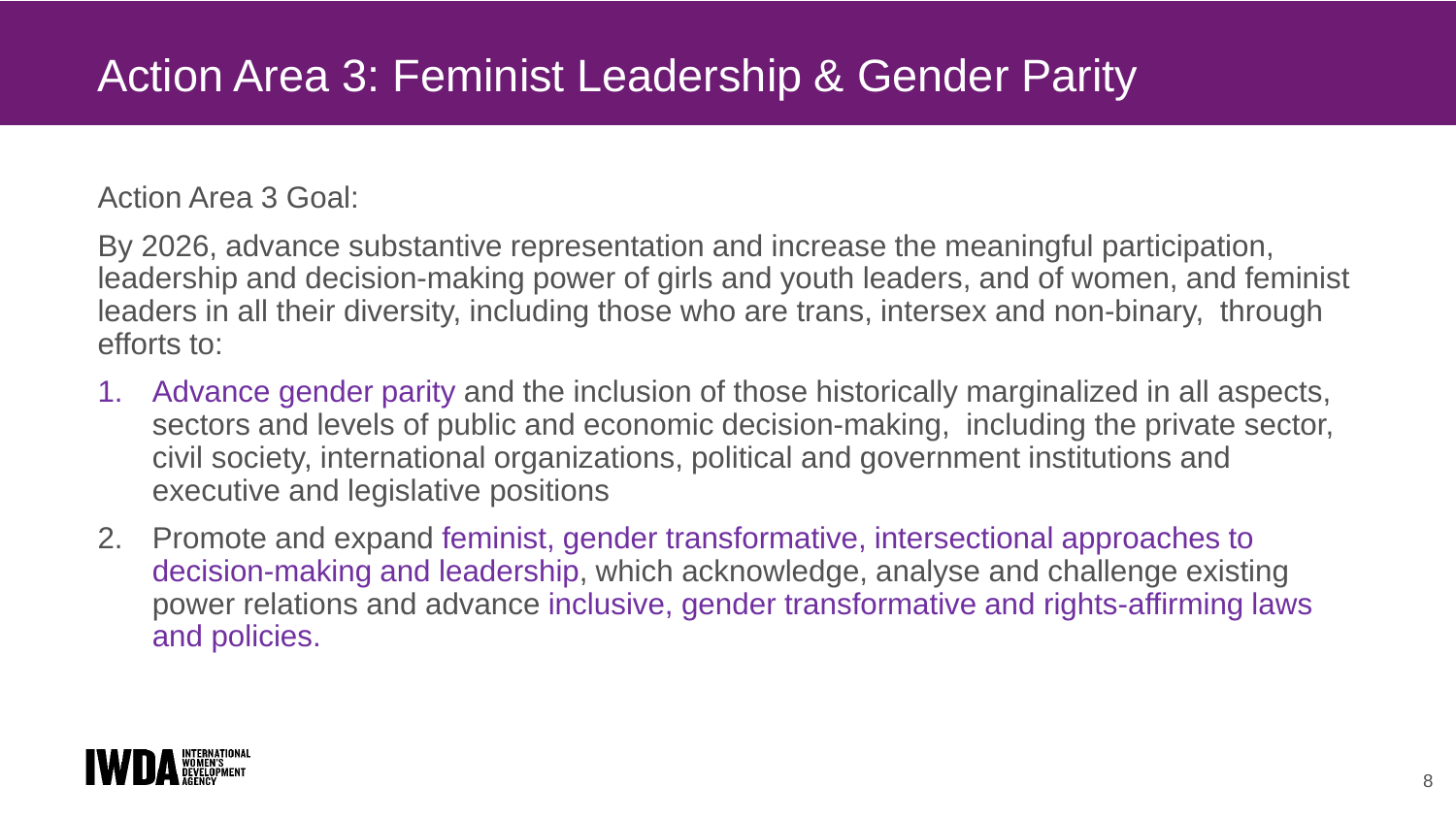## Action Area 3.1: Gender Parity

- **1. LAWS & POLICIES:** Develop and implement laws and policies to advance gender parity and ensure meaningful participation of women, girls, trans, intersex and non-binary people in all their diversity, in decision-making and agenda-setting.
- **2. DATA & ACCOUNTABILITY:** Collect and disseminate data on the participation of women, girls, trans, intersex and non-binary people in all their diversity in decisionmaking, including data disaggregated by age, ethnicity and disability, among other factors.
- **3. EDUCATION:** Build cross-sector alliances and support pairing, co-learning, experience and capacity sharing for and with feminist activists, organizations, movements in all their diversity, and leaders and encourage and support intersectional, intercultural and multigenerational dialogue.
- **4. NORMS:** Address harmful stereotypes and gender norms to ensure decision-making power and leadership for feminist activists, organizations, and movements in all their diversity.

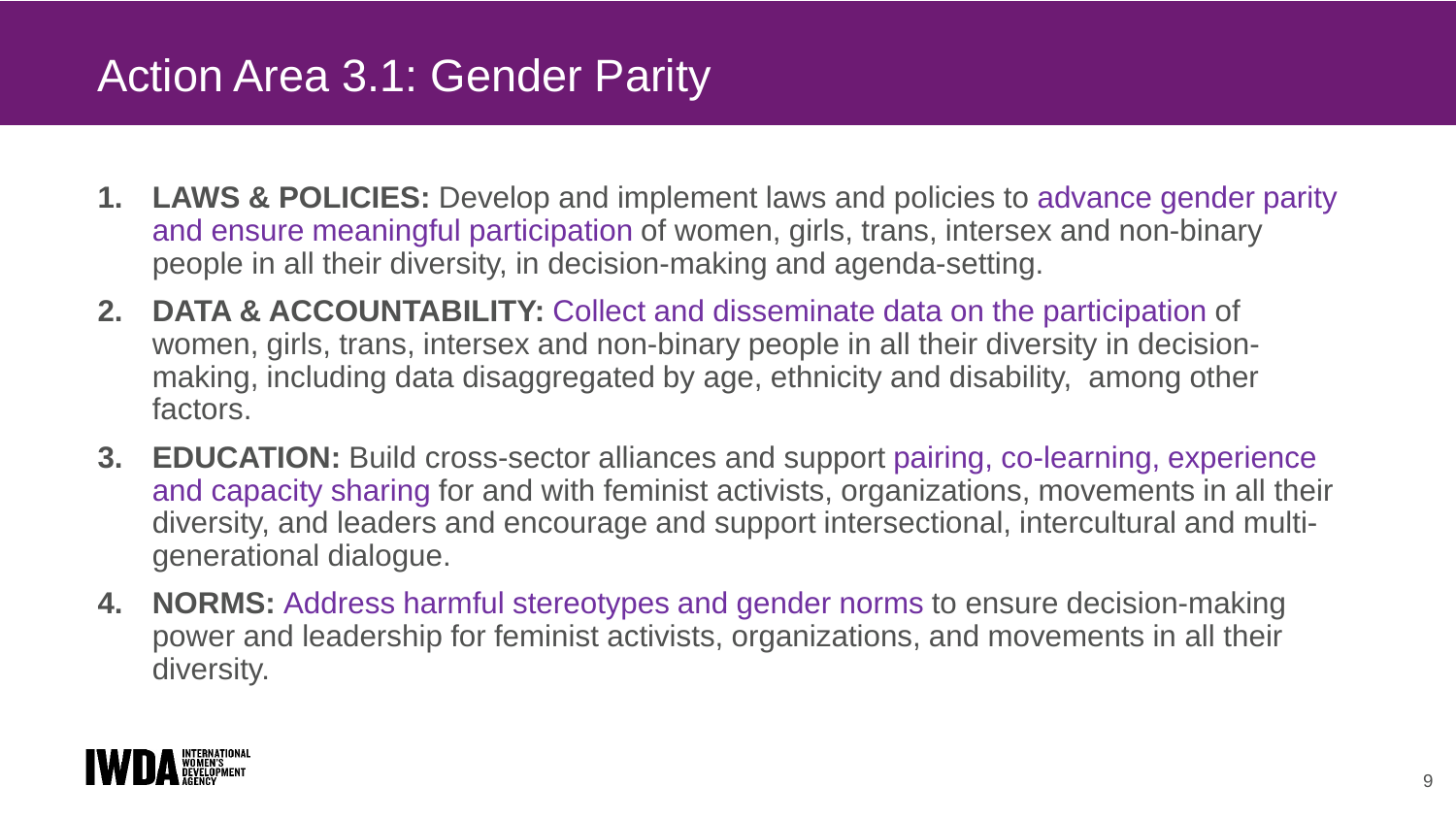# Action Area 3.2: Feminist Leadership

- **1. LAWS & POLICIES:** Develop and implement laws and policies that enable a feminist approach to decision-making, which promote principles of participation, democracy, equality, human rights and justice, including in domestic and foreign policy.
- **2. DATA & ACCOUNTABILITY:** Collect disaggregated data and conduct and communicate intersectional feminist analysis in the preparation, implementation and monitoring of policies, budgets, and laws.
- **3. FINANCING:** Invest in gender transformative, intercultural and intersectional approaches, and gender budgeting mechanisms in all levels of government, private sector, international organizations, civil society organizations, and sectors of the economy.

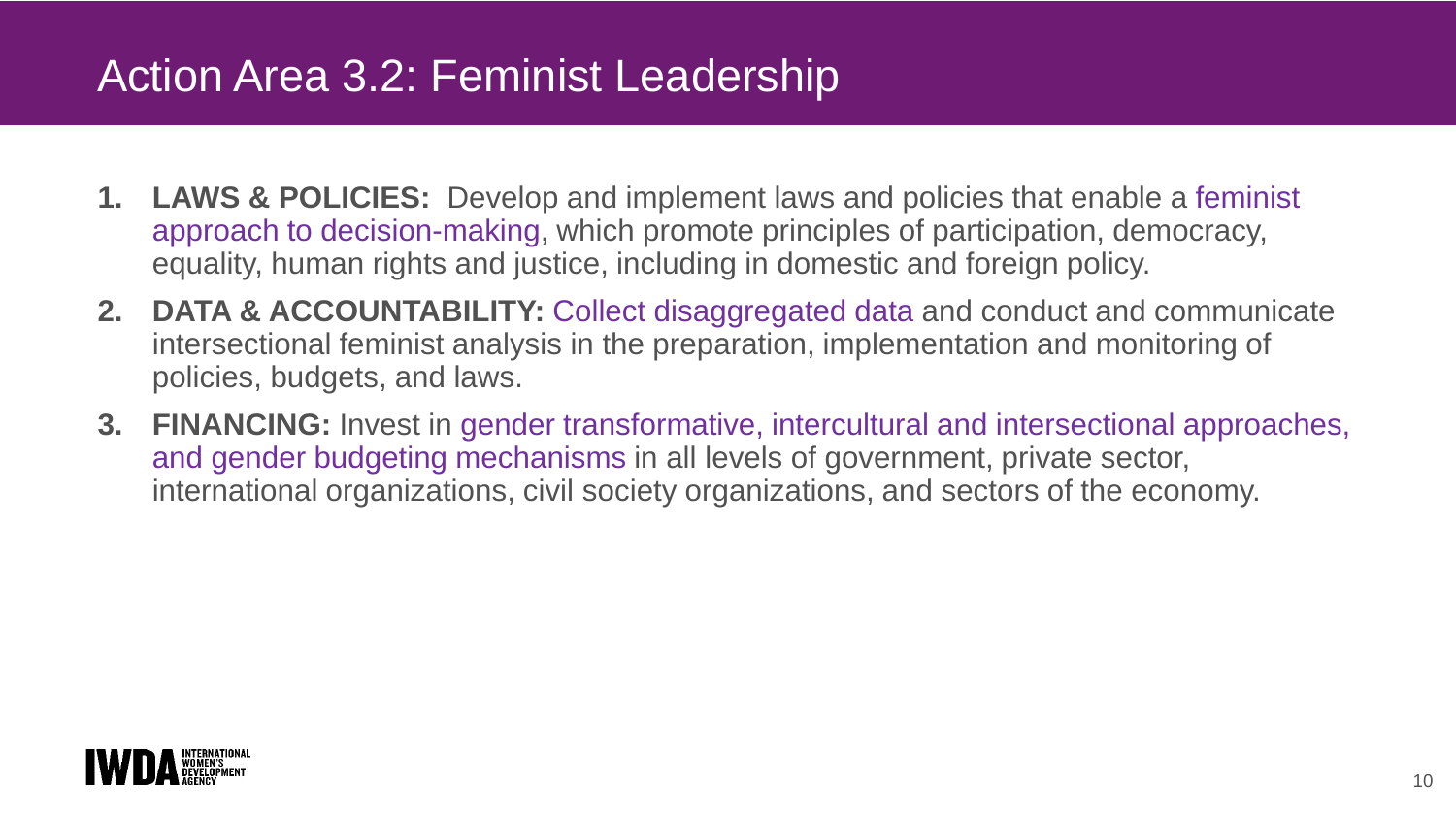# **Action Area 4 Goal:**

By 2026, allocate, monitor and evaluate specific, flexible financial, technical, and other resources for adolescent girls and young feminist leaders and their movements and organizations to strengthen them, and create safe and inclusive spaces to lead, share ownership and substantively participate in and co-create decision-making processes.